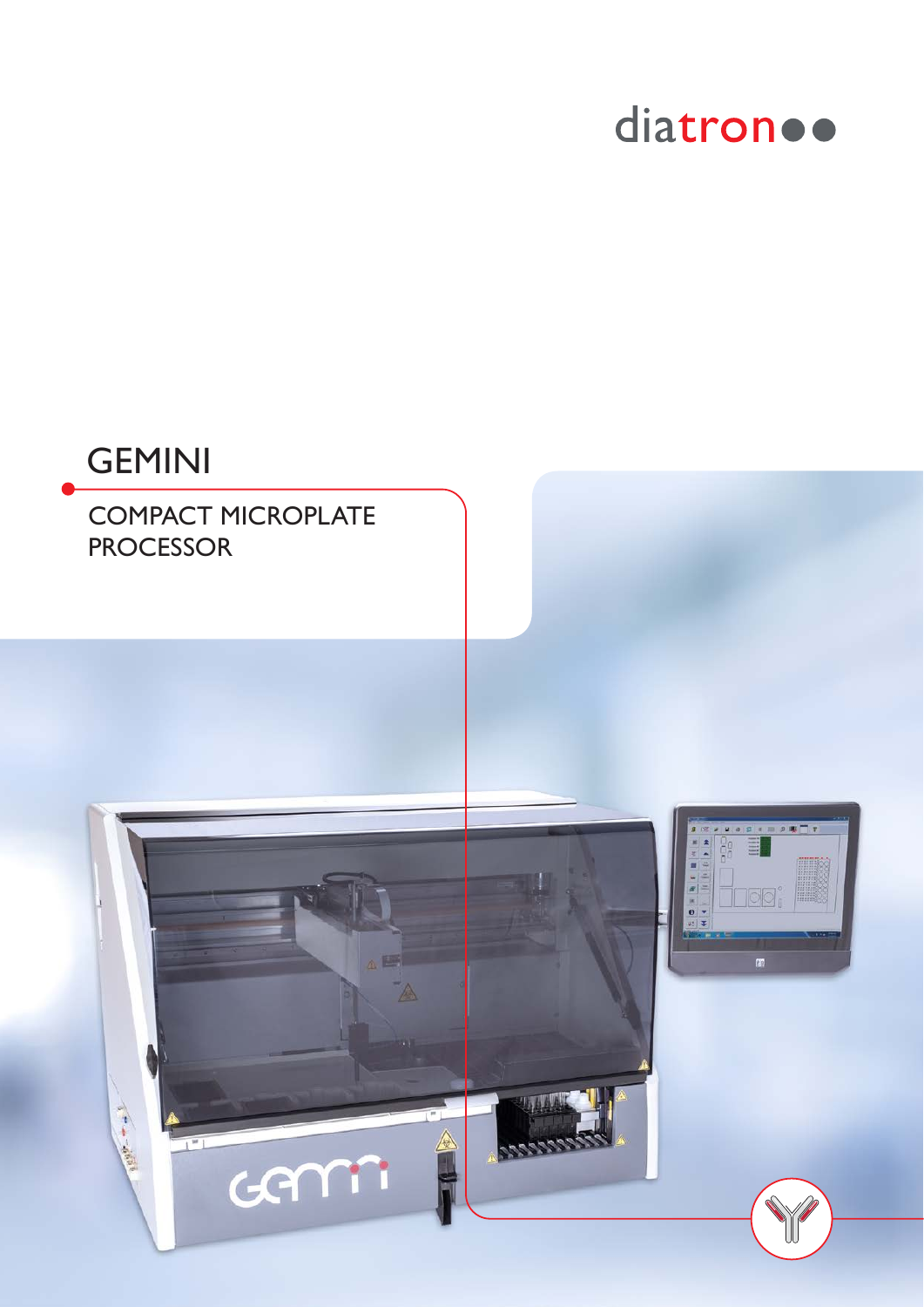# **TUBE IN – RESULT OUT**

#### FULLY AUTOMATED MICROPLATE PROCESSOR FOR LOW THROUGHPUT APPLICATIONS

- Total walk away system
- Flexible time management with LIS connectivity
- Modularity open system
- Ease of use, installation and maintenance
- Assay performance with disposable tips
- High process safety with triple pipetting control

- Convenient programming of assay protocols
- Proven reliability
- The system is in compliance with the In-vitro diagnostic directive 98/79/EC

- Flexible scheduling of up to three plates
- Graphical assay protocol editor
- Combination of multiple assays on one plate
- Proven software reliability
- Bi-directional LIS connectivity, ideal with random access instruments
- Based on established EIA software platform with more than 4,500 placements worldwide
- Liquid pipettor for disposable tips
- Flexibly programmable for single pipetting,
- multiple pipetting, multiple dilution steps,
- mixing and archiving

#### **Capacity and throughput**









- Initial loading of up to 192 samples
- 
- Two deep-well plate positions for predilution and/or archiving

- 2 x 8-channel washer (aspirate and dispense)
- Three wash buffers
- Sweep mode, soak, top and bottom wash, variable pump speed





### **Pipetting**

- (300 μl or 1100 μl)
- 





Genti

#### **Reading**

- Absorbance reader with up to 8 different filters
- Single or dual wavelength reading
- End point and kinetics

#### • Shaking

- **Incubation**
- Two independently controlled incubator chambers (up to 45 °C) with shaking (20 Hz)
- Three room temperature incubation chambers

#### **Washing**

**Safety and in-process control** • Pipetting pressure monitoring

• Capacitive liquid level detection for optimal identification of fibrin clots and insufficient

volume

• Colorimetric dispense verification

• Positive identification of barcoded samples

and reagents

#### **Ease and flexibility**